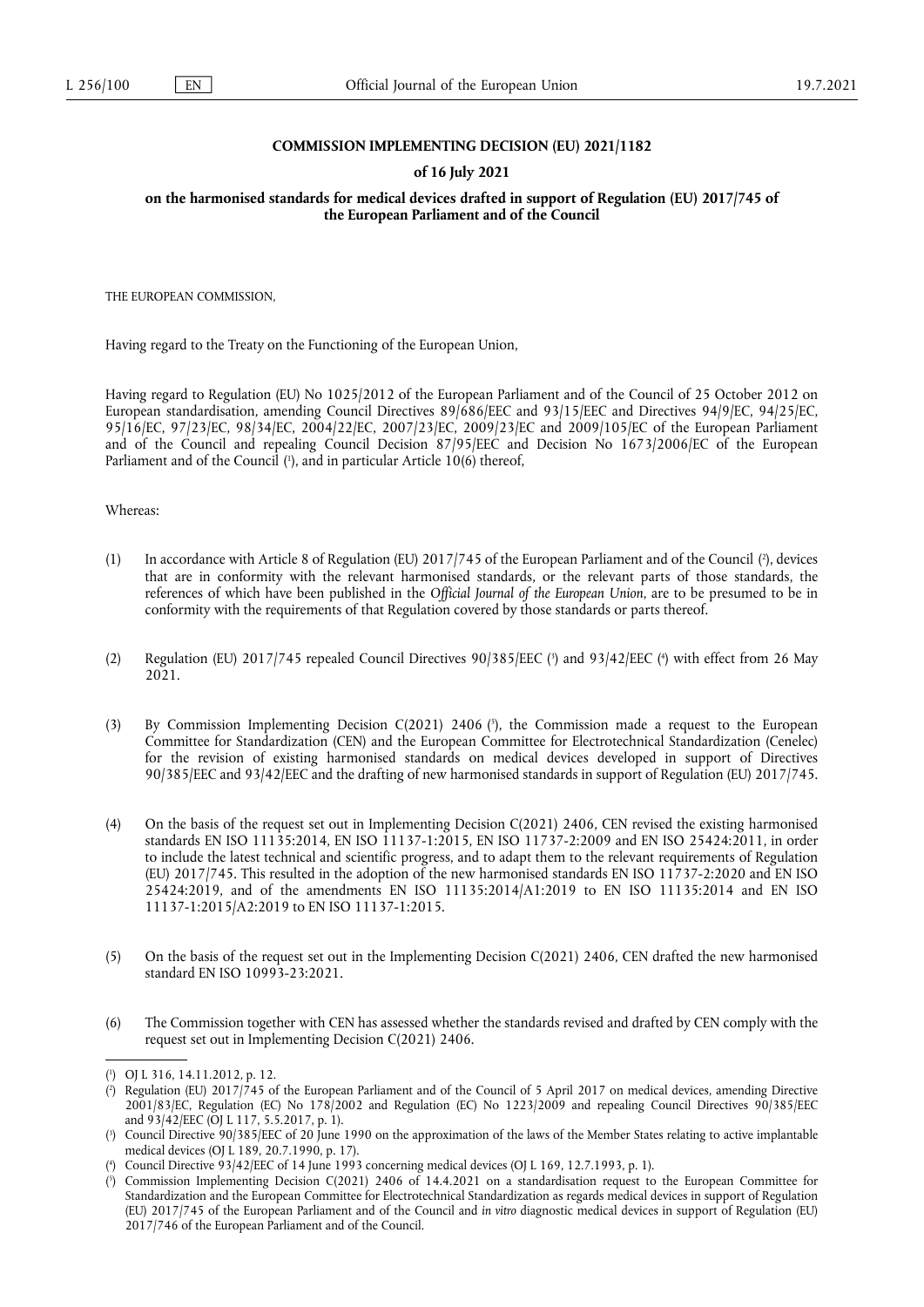- (7) The harmonised standards EN ISO 10993-23:2021, EN ISO 11737-2:2020 and EN ISO 25424:2019 and the amendments EN ISO 11135:2014/A1:2019 to EN ISO 11135:2014 and EN ISO 11137-1:2015/A2:2019 to EN ISO 11137-1:2015 satisfy the requirements which they aim to cover and which are set out in Regulation (EU) 2017/745. It is therefore appropriate to publish the references of those standards in the *Official Journal of the European Union*.
- (8) Compliance with a harmonised standard confers a presumption of conformity with the corresponding essential requirements set out in Union harmonisation legislation from the date of publication of the reference of such standard in the *Official Journal of the European Union*. This Decision should therefore enter into force on the date of its publication,

HAS ADOPTED THIS DECISION:

### *Article 1*

The references of harmonised standards for medical devices drafted in support of Regulation (EU) 2017/745 and listed in the Annex to this Decision are hereby published in the *Official Journal of the European Union*.

*Article 2*

This Decision shall enter into force on the day of its publication in the *Official Journal of the European Union*.

Done at Brussels, 16 July 2021.

*For the Commission The President* Ursula VON DER LEYEN